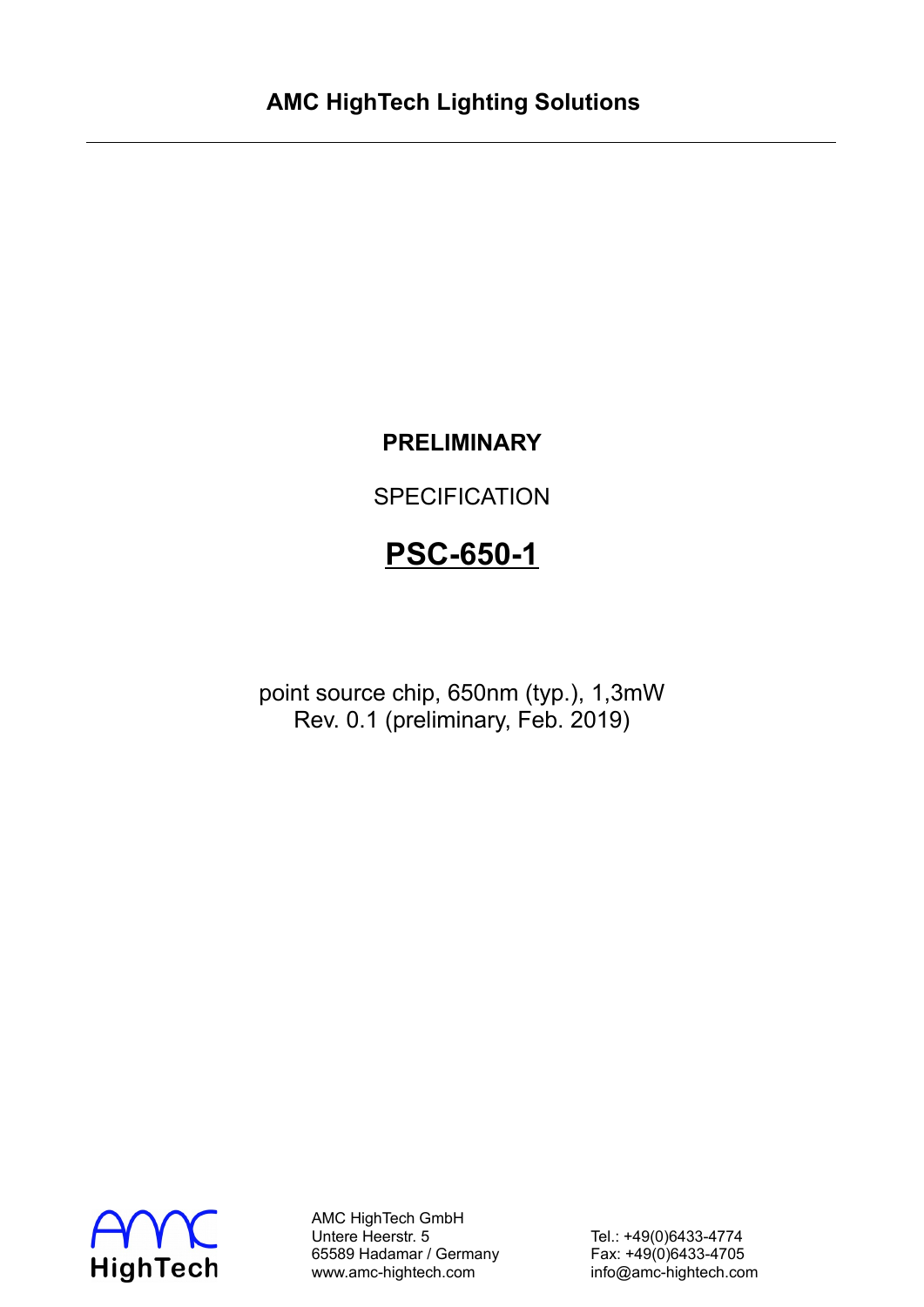## **Description:**

AlGaInP Chip, P-side up

#### **Electro-Optical Characteristics (TA=25°C):**

| Condition            |            | Min. | Typ. | Max. | Unit |
|----------------------|------------|------|------|------|------|
| Forward Voltage (VF) | $IF=20mA$  |      | 2,0  |      |      |
| Reverse Current (IR) | $V_R = 5V$ |      |      | 10   | μA   |
| Radioted Power (Po)  | $IF=20mA$  |      | 1,3  |      | mW   |
| Peak Wavelength (λp) | $IF=20mA$  |      | 650  |      | nm   |

Recommended use is mounting on TO-18 gold header without resin coated

#### **Absolute maximum ratings:**

| <b>Continuous Maximum Forward Current:</b> | 50 mA                    |
|--------------------------------------------|--------------------------|
| Reverse Voltage :                          | $5$ V( $I$ R=10 $\mu$ A) |
| Storage Temperature                        |                          |
| - while on mylar membrane :                | 0 to 40 $^{\circ}$ C     |
| - after removal from mylar membrane:       | -30 to 100 $^{\circ}$ C  |

#### **Physical Characteristics and Structure:**

- 1) Material: AlGaInP
- 
- 
- 
- $5)$  Emission area :
- 6) Anode Metallization : Gold Alloy
- 7) Cathode Metallization : Gold Alloy

2) Structure : The Cavity Structure is a structure in the Resonant Cavity Structure 3) Die size : 0.250mm×0.400mm 4) Thickness : 0.250mm<br>
5) Emission area : 0.150mm diameter



AMC HighTech GmbH Untere Heerstr. 5 Tel.: +49(0)6433-4774 65589 Hadamar / Germany Fax: +49(0)6433-4705 www.amc-hightech.com info@amc-hightech.com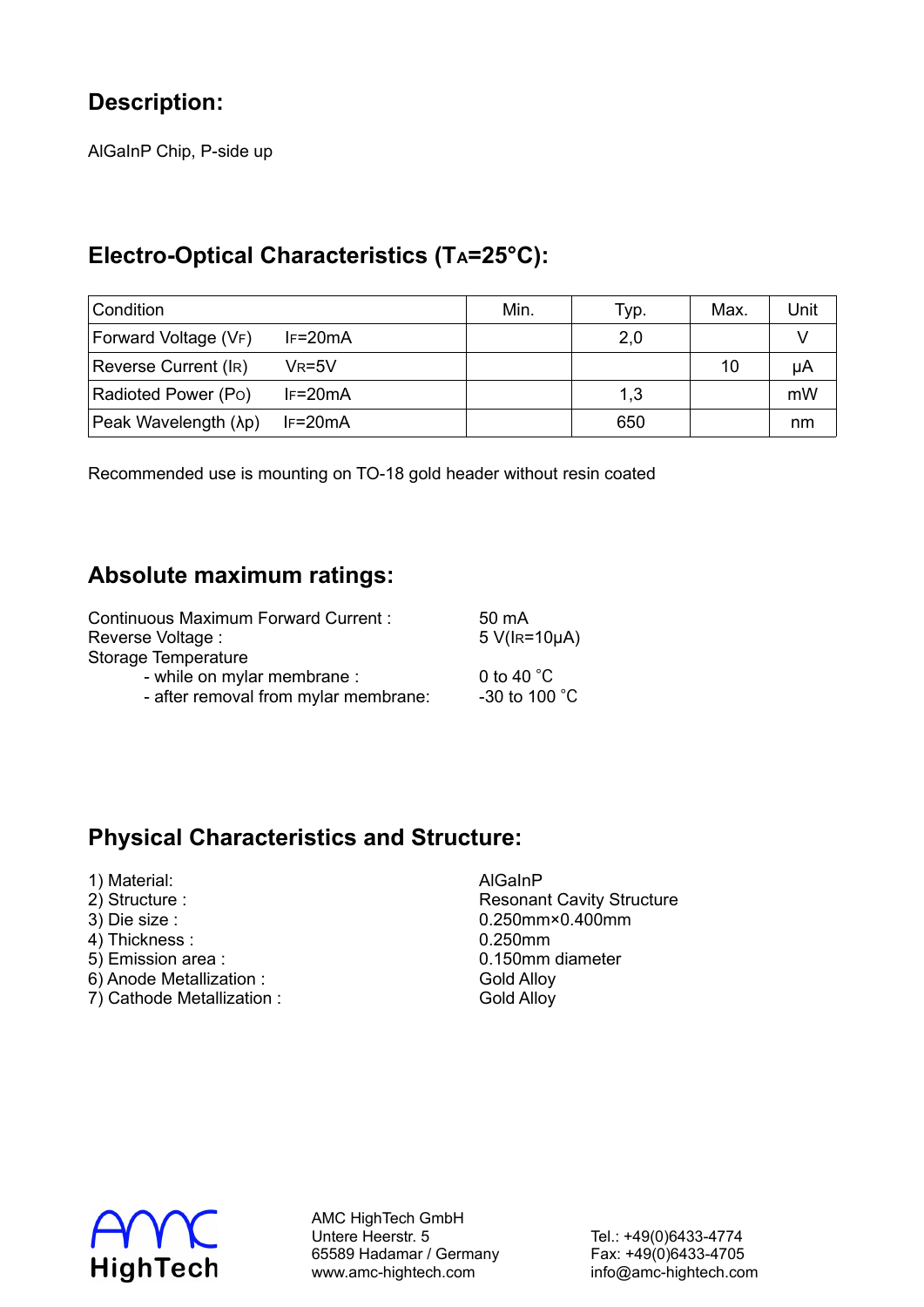### **Physical Dimensions:**



Remark: This specification is for reference purpose only, and subject to change without prior notice. Approved specification shall be obtained for the regular purchase.



AMC HighTech GmbH<br>Untere Heerstr. 5 65589 Hadamar / Germany www.amc-hightech.com info@amc-hightech.com

Tel.: +49(0)6433-4774<br>Fax: +49(0)6433-4705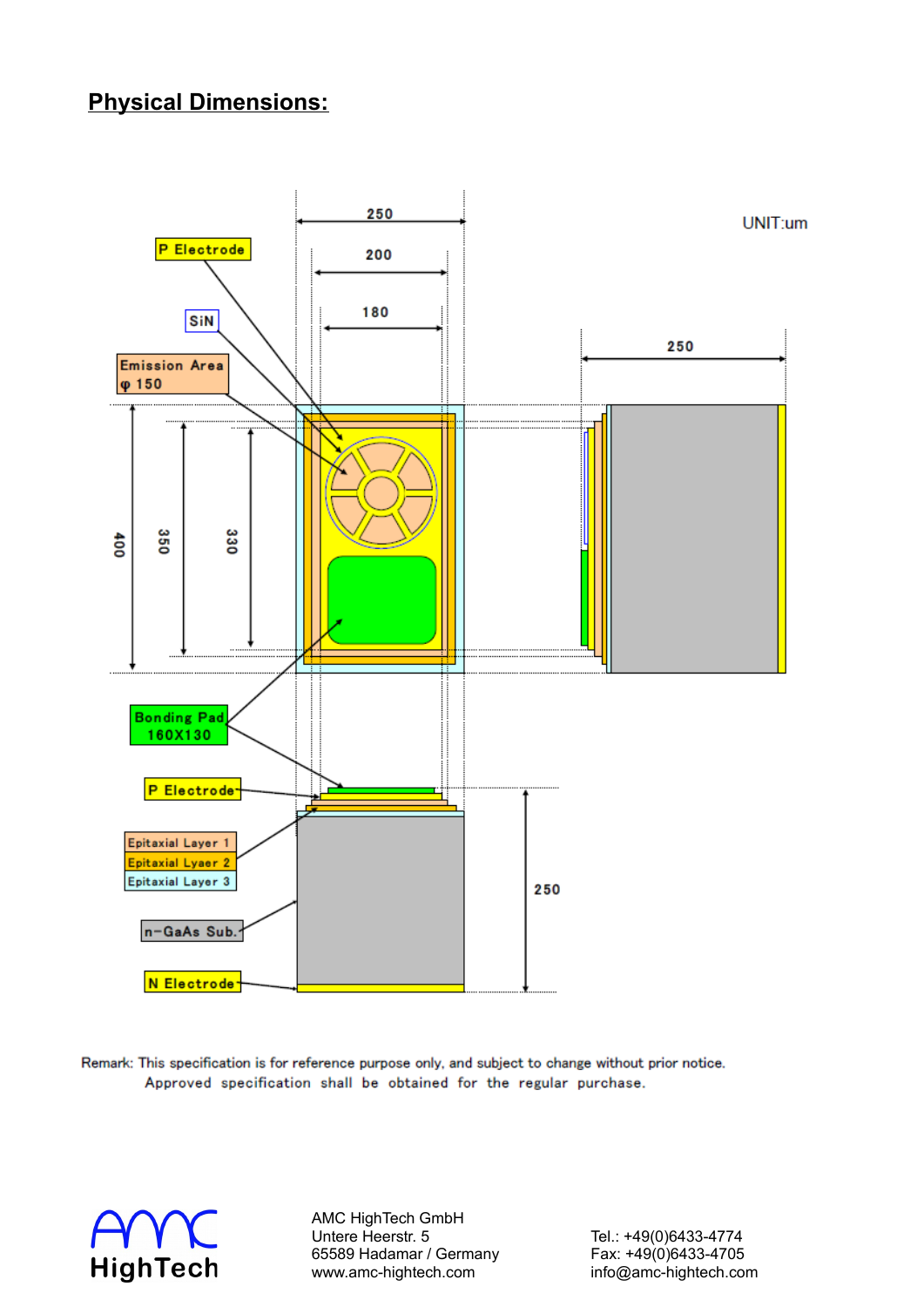# **High Resolution Picture of the Chip:**



# Emission Area: 150µm



AMC HighTech GmbH Untere Heerstr. 5 Tel.: +49(0)6433-4774 Victor Heerstr. 5<br>
65589 Hadamar / Germany Fax: +49(0)6433-4705 www.amc-hightech.com info@amc-hightech.com